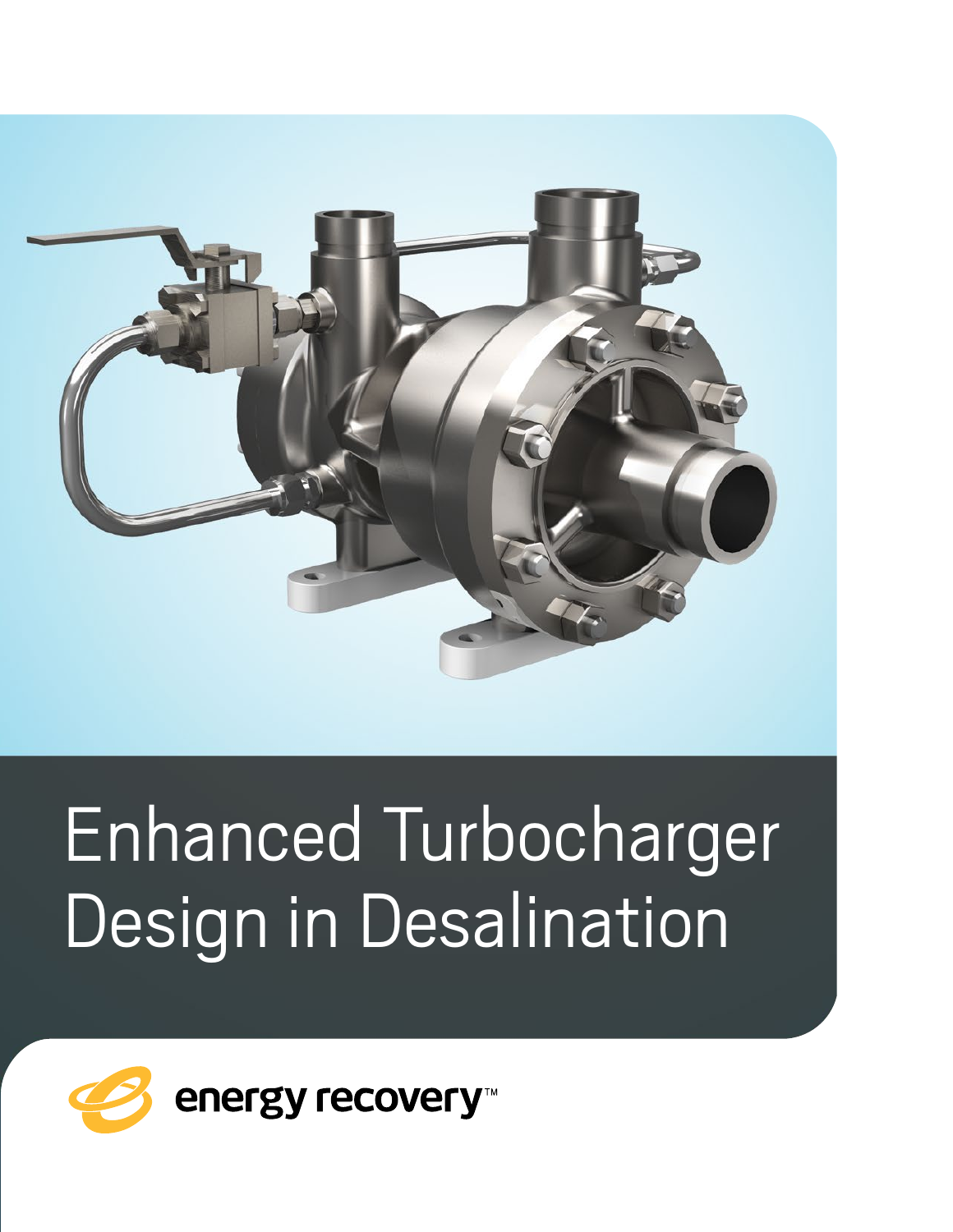### **Table of Contents**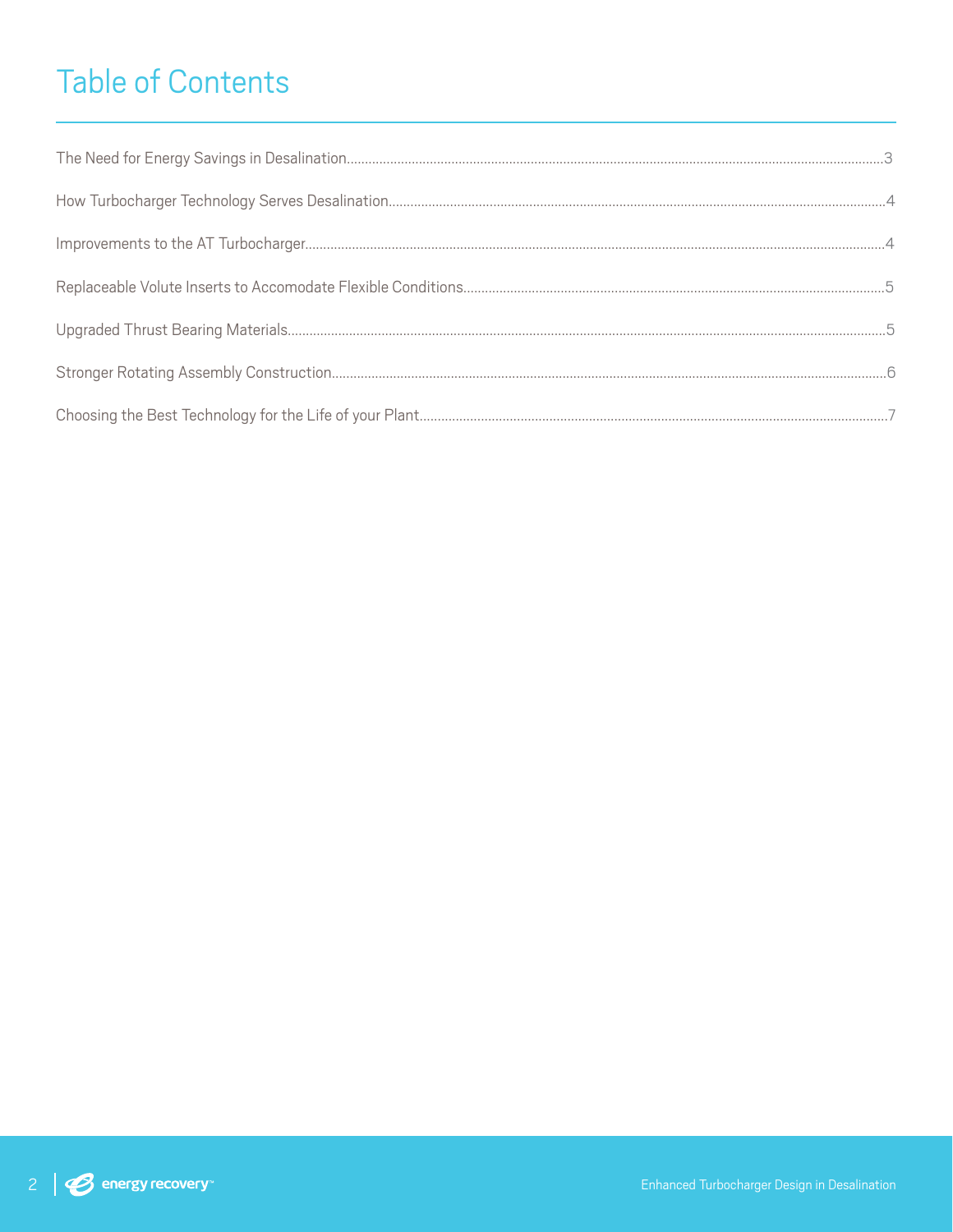### <span id="page-2-0"></span>The Need for Energy Savings in Desalination



#### A cutaway of the AT Turbocharger shows the solution's single rotating assembly and removable volutes

The number of desalination plants around the world has skyrocketed in the past decade. In June 2015, the International Desalination Association (IDA) tallied more than 18,000 desal plants operating worldwide, and some estimates put the total number above 20,000. By comparison, only a few thousand plants were in operation at the turn of the millennium, and there was almost no desalination infrastructure dating back before the 1970s.

As the demand for potable water has surged, so has the demand for more desalination plants of various sizes, especially in drought-parched coastal regions with high population density, agricultural commerce, and other water-reliant industries.

Desalination mega-plants have grabbed headlines for their ability to produce more than 50,000 cubic meters of water daily (13 million gallons per day) and offer a sustainable solution to freshwater shortages. While technology has evolved to serve massive oceanfront facilities, innovation is available to plants of all sizes and types, including

high-pressure saltwater and low-pressure brackish water processing plants. Smaller-scale but vitally important desalination plants can be found on a variety of islands, in and near inland cities in desert regions and drier climates, on large freight and cruise ships, on off-shore oil platforms, and near coastal and interior military bases, to name just a few settings.

No matter where they are located or what purpose they serve, smaller reverse osmosis (RO) and seawater reverse osmosis (SWRO) plants tend to have one defining feature in common, besides the desalination solution offered: they suffer from profit and productivity loss during downtime. In the worst cases, repairs and parts replacements can take a plant offline for several weeks. But even small changes to large systems can have a sizable impact, especially over many months, years, or the life cycle of a facility.

Identifying impactful but lower-investment solutions shouldn't be the biggest burden plant operators have to overcome. Operators should be free to focus on identifying and implementing the most effective ways to save energy up front, as well as methods to feed that saved energy back into the system rather than letting it go to waste.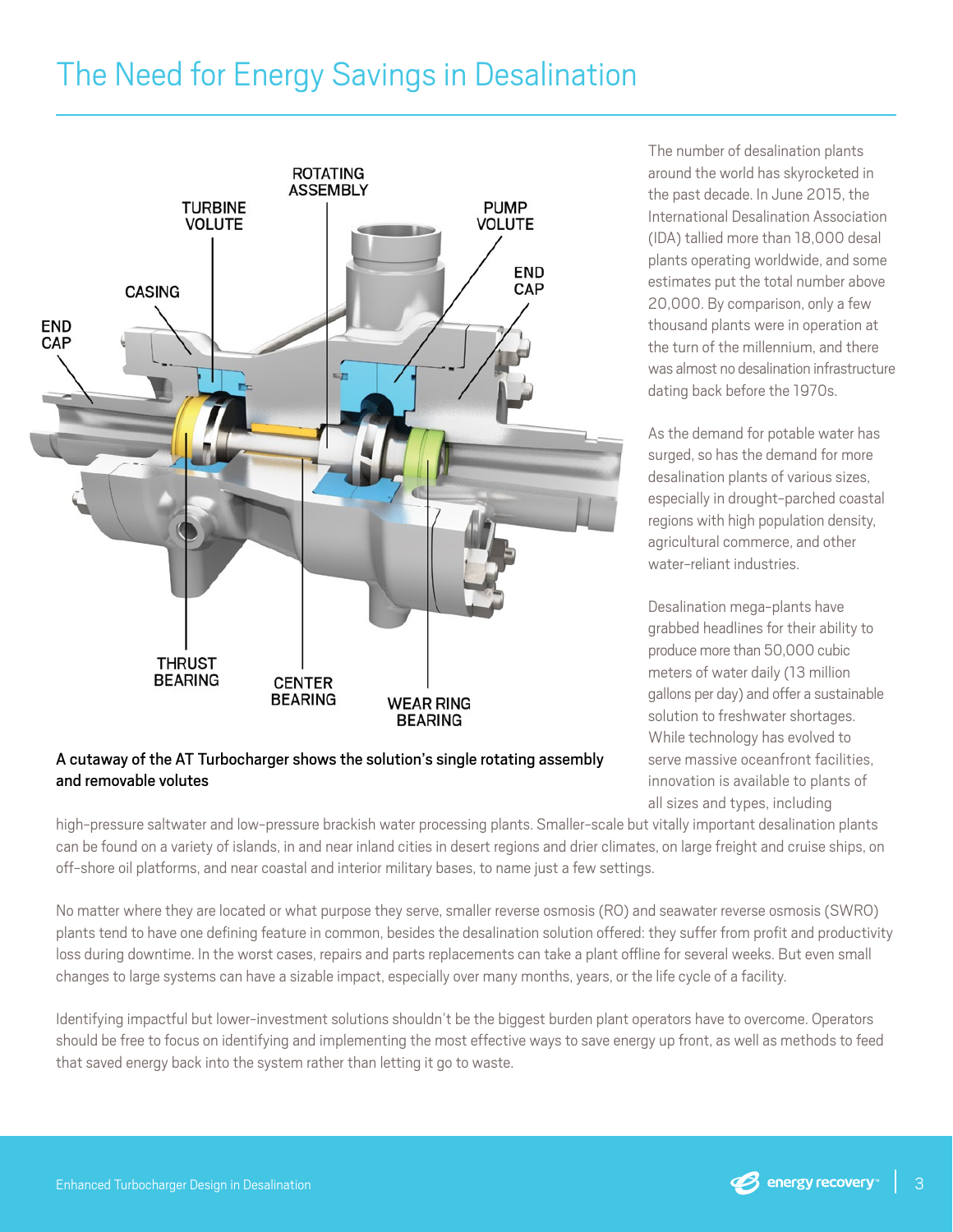# <span id="page-3-0"></span>How Turbocharger Technology Serves Desalination

Energy Recovery, Inc. offers precision turbocharger technology that lowers energy consumption by 20 to 30 percent. This translates to substantial savings for lower-investment solutions, especially in locations where power costs are heavily subsidized or there is a need to mitigate up-front capital or equipment costs.

Energy Recovery's AT Turbocharger simplifies any SWRO system and is suitable for use in highpressure seawater and low-pressure brackish water systems. The device is lightweight, is easy to install, has a compact footprint, and does not require any ancillary equipment. The high-performance turbocharger can handle 50 to 10,000+ gallons per minute (11 to 2,272 m3/hr) and pressures from 600 to 1,200 psi (45 to 80 bar).

The AT Turbocharger reduces the amount of pressure the high-pressure pump must create. In a way, it acts as a second pump, powered by a hydraulic turbine rather than a traditional electric motor. As with all turbochargers, the heart of the system includes a pump and turbine connected to a common shaft. Hydraulic energy from the



#### Pressure energy is recovered by the AT Turbocharger through a fluid-to-fluid transfer of energy, from high pressure brine to the low pressure feedwater

concentrate stream is captured by the turbine impeller and converted to mechanical energy. The pump impeller then converts the mechanical energy back to hydraulic energy, offering an additional energy boost.

Currently, Energy Recovery has more than 3,000 turbochargers installed all over the world.

### Improvements to the AT Turbocharger

The new AT turbocharger features several new design elements to further improve durability, reliability, and availability. At Energy Recovery, we studied experiences from customers and more than 3,000 turbocharger installations around the globe to see how we could innovate on our already proven solution. The result is an evolved turbocharger that is even more durable and less likely to fail.

Building on the existing turbocharger design, Energy Recovery's engineers developed modifications to increase online time at plants. The new design is more resilient and protects the internals against system upsets. This results in fewer failures of potentially costly and hard-to-replace parts. In the event of a system upset and subsequent failure, parts can be replaced more easily and plants can cut back on expensive offline time needed for repairs. The new design significantly reduces downtime and provides plant operators with major savings over the life of the plant.

The new AT Turbocharger offers the same easily installed solution. The improvements require minimal installation time and operator training and work within plant design—no major system overhaul or expensive reconfiguration is needed. In addition to their improving the overall performance of the turbocharger, there is no need for ancillary support or additional equipment to install or maintain.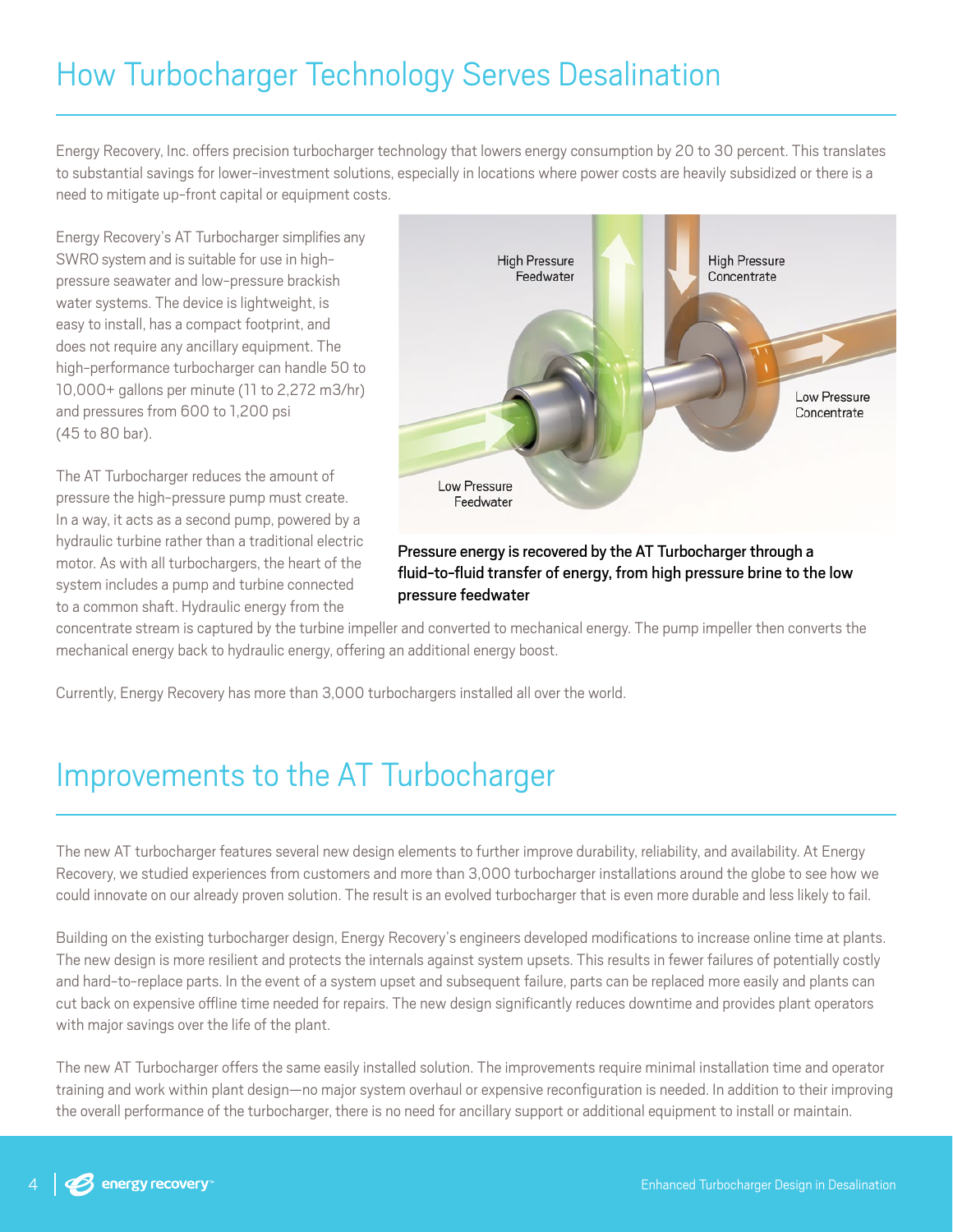# <span id="page-4-0"></span>Replaceable Volute Inserts to Accommodate Flexible Conditions

Historically, centrifugal-type energy recovery devices were sized for optimal efficiency at a single operating point. To optimize the design for specific operating conditions, a volute would be customized for a specific plant and then machined directly into the case of the turbocharger itself. Machining volutes into steel, especially 2205 Duplex Stainless Steel, is a slow, labor-intensive process

requiring many machine passes and multiple highstrength tools. Once a volute is cast and machined, it is extremely difficult to adapt to variations in operating conditions.

Cast and machined stainless steel volutes cannot accommodate changes in pump flows and pressures in the most efficient and cost-effective way. Energy Recovery's innovative design method uses a plastic polymer insert for the fluid pathways. This has the added benefit of allowing the user to store several sets of these low-cost volute inserts so that when operating conditions change, the equipment efficiency is restored with minimal downtime and cost to the operator. This provides a viable solution to operators who previously could not adapt to changing operating conditions with other technologies that had one hydraulic design machined into the stainless steel casing.



#### With replaceable volutes, the AT Turbocharger can accommodate flexible flow rates, which can translate into millions of dollars saved in operating expenses

It's also important to note that over the life of a plant, pressures can vary significantly because of changes in salinity and temperature and improvements in membrane technology. At these different pressures, any turbocharger will operate off its best efficiency point. This can result in an efficiency loss of approximately 2 to 5 percent—and perhaps more in some cases. While a few percentage points may not seem significant, in systems that process more than 10 million gallons per day (MGD) (37,854.12 m3/day), and with an eye to ever-increasing energy prices, this can equate to millions of dollars in additional operating expenses.

This is just one example of a seemingly slight modification that offers considerable energy and cost savings over time. The new AT Turbocharger upgrades prevent efficiency losses from changing operating conditions, so plant operations can recover a significant amount of energy from the desalination process and transfer that energy back to the seawater RO feed stream.

# Upgraded Thrust Bearing Material

Turbocharger thrust bearings traditionally have been made of carbon graphite (CG). The problem with CG is that it is extremely hard and brittle. If a piece is chipped or broken off, very hard debris is introduced into the fluid film layer. This debris will continue to circulate in the bearing groove and eventually destroy the bearing.

When a traditional CG thrust bearing fails, it damages the turbine face of the rotating assembly. The rotating assembly is custom engineered for each customer, and repair or replacement can take weeks, resulting in significant downtime. Plant operators can keep a spare rotating assembly on the shelf, but many know those expensive parts are costly backups—the kind of extraneous costs that can severely impact a small plant's operating budget.

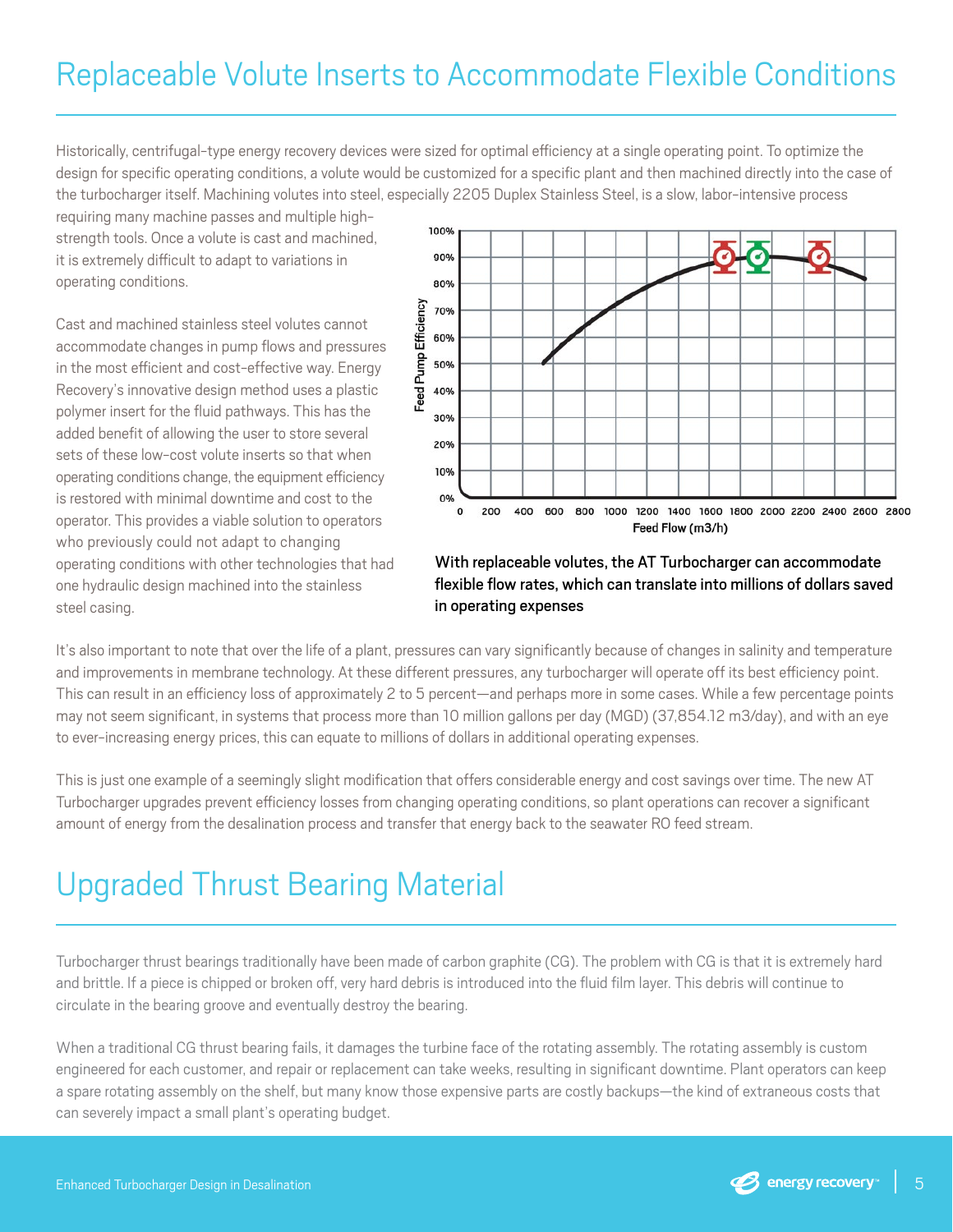<span id="page-5-0"></span>Drawing on our enhanced material science expertise, Energy Recovery has selected a higher-grade bearing material. The lightweight material is thermodynamically stable and does not swell or deform under intense pressure. It is easy to handle and not susceptible to corrosion. Most important, if the bearing is damaged, it will not chip and create debris. Instead, it will deform and melt until the fluid film is lost and the turbine face ultimately comes into contact with the bearing. Unlike the CG bearing, which damages the turbine face, our new bearing will not cause significant damage to the point at which the turbine face must be repaired. This results in a more durable and reliable bearing system.

### Stronger Rotating Assembly Construction

To produce the rotating assembly for the turbocharger, vanes are traditionally welded to the hub and shroud of the impeller. This technique works, but often turbochargers have very small vane passages. Welding in these passages poses a major challenge for even the most



#### The casing of Energy Recovery's AT Turbocharger features a removable end cap designed for easy maintenance

gifted welders. When welded incorrectly or in a less than optimal environment, the resulting weld seam can disrupt hydraulic flow or result in bad welds—or both.

Energy Recovery now employs an improved method for fusing together the vanes and the hub and shroud, which produces a smoother and structurally stronger connection than welding can achieve. This process reduces welding slag and fuses the steel more completely together, allowing for maximum hydraulic efficiency and a smoother fluid flow.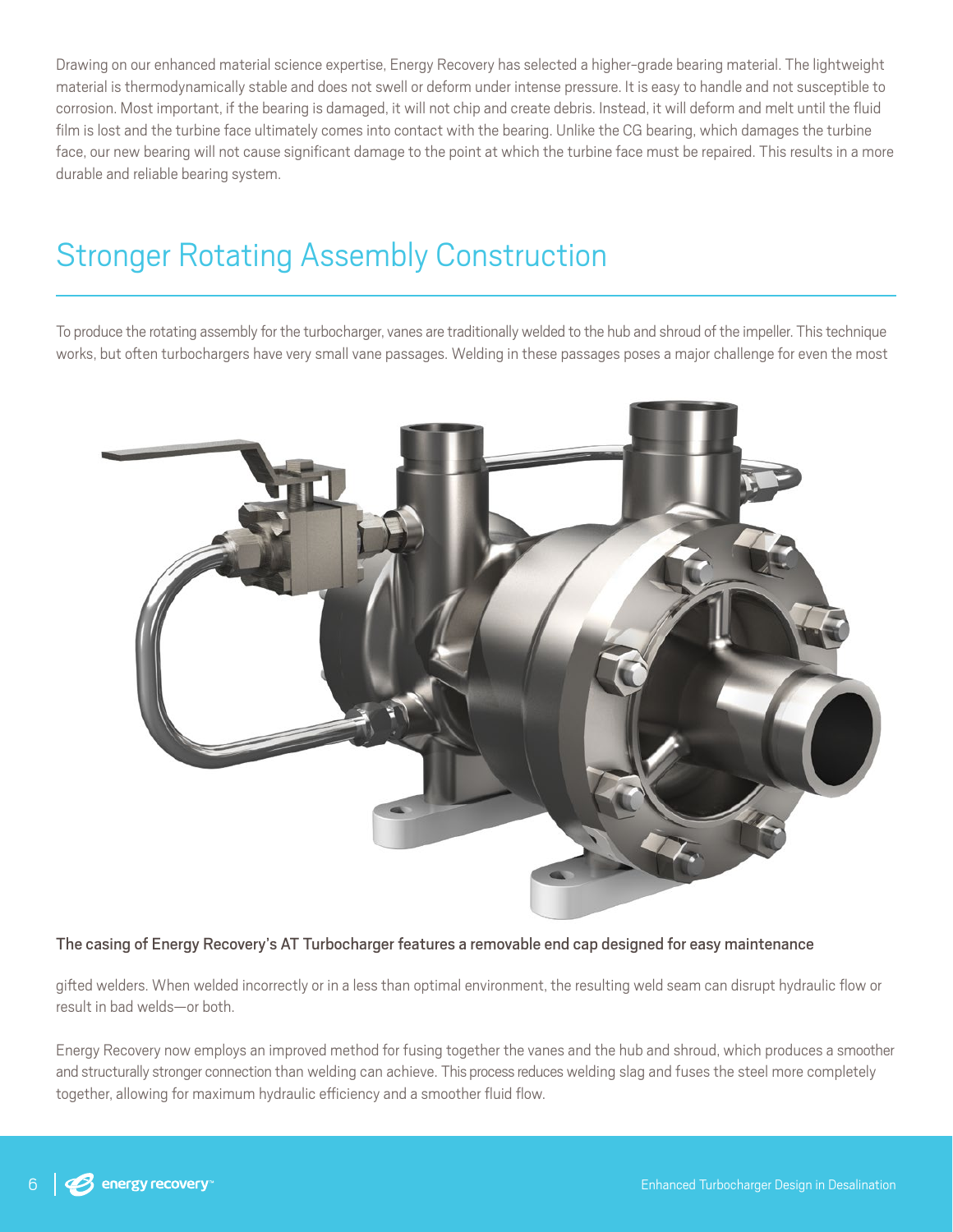<span id="page-6-0"></span>Energy Recovery made several other design changes to the turbine impeller and thrust bearing interface that increase reliability and durability and decrease potential for wear and tear against the bearing surface. The new design offers a smoother hydraulic flow path that minimizes energy waste and enhances hydraulic efficiency.

### Choosing the Best Technology for the Life of Your Plant

The life-cycle cost of a plant is one of the most important factors to consider when planning and specifying equipment. Over the 20- to 25-year life of a large SWRO facility, the operating cost will tend to exceed the initial capital investment.

The high-pressure equipment installed in a desalination facility has the largest direct effect on a plant's power consumption. When components such as high-pressure pumps and energy-recovery devices are adaptable and flexible to maintain efficiency while keeping costs down, this is the most advantageous scenario for both the designer and the operator.

The equipment life-cycle calculation is critical in choosing the appropriate components for a system. Initial efficiency matters to operators of newer plants, but the key strength of these AT Turbochargers is their long-term adaptability to plant conditions.

Energy Recovery's AT Turbochargers are easy to install and adaptable to many conditional environments. This makes them perfect for installation in newly built facilities or as a replacement solution for existing facilities looking for more energy savings and less unplanned downtime.

As energy continues to be top of mind and a critical factor in the design and maintenance of a plant, the efficiency of equipment and its ability to maintain optimal efficiency throughout the life of the system are going to be critical factors.



#### This simplified process flow diagram shows how the Energy Recovery AT Turbocharger fits into the configuration of a typical desalination plant

The recent enhancements to Energy Recovery's AT Turbocharger mean fewer spare components are needed—and that operators need little training to fix minor problems that, by comparison, used to put a plant offline for days or even weeks. This improves an operator's job, and perhaps more crucial, it improves the overall system and keeps a plant online when previously it would have required significant downtime to solve a relatively minor mechanical problem.

No matter the plant's size, type, or age, it's crucial for operators to choose a turbocharger that will continue to be reliable as it adapts to other component or condition changes, such as advances in membrane technology or pretreatment. The turbocharger technology developed by Energy Recovery was designed specifically to meet the needs of plant operators in desalination, and the evolution of the AT Turbocharger design makes our proven technology that much more efficient and reliable.